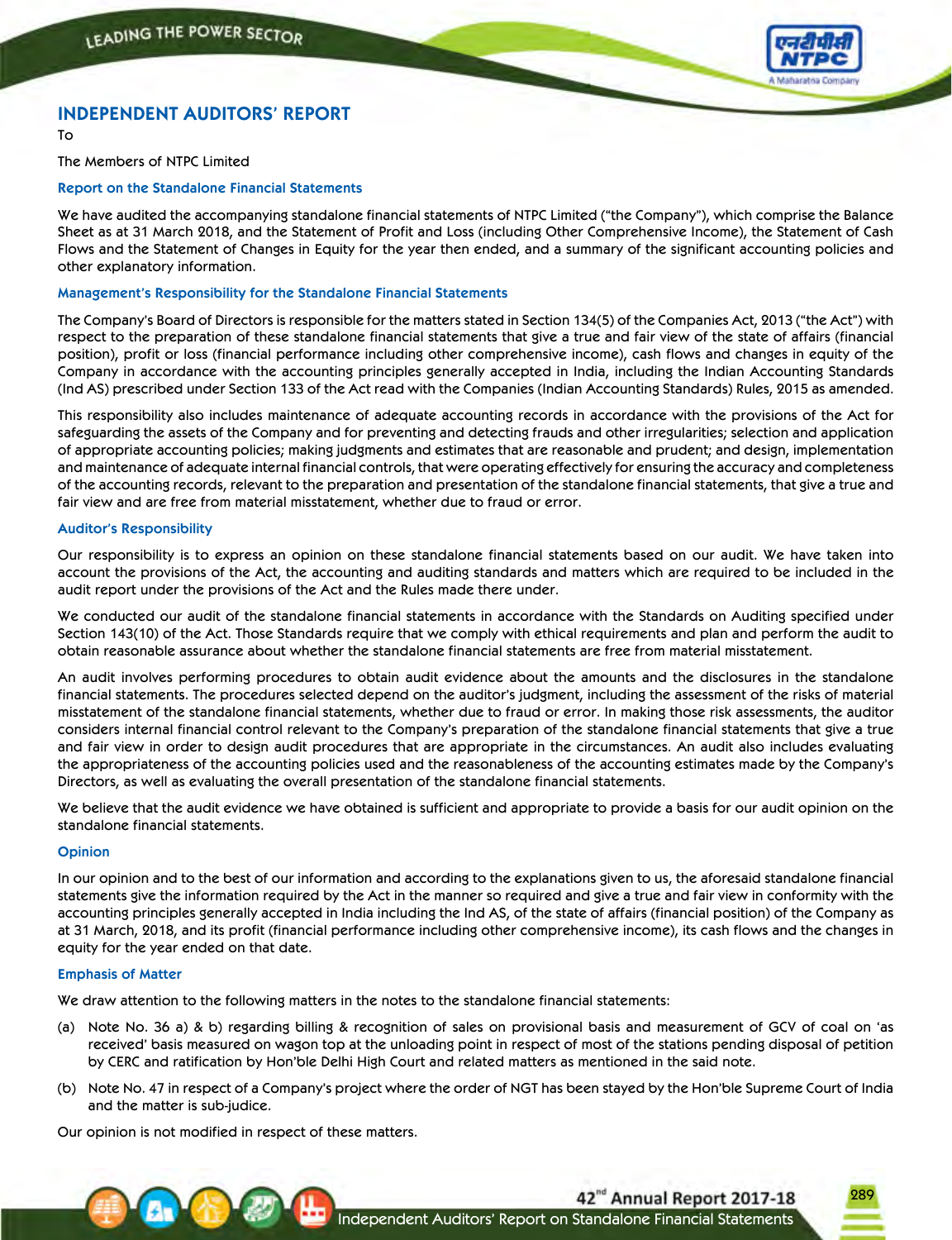

### **Report on Other Legal and Regulatory Requirements**

- 1. As required by the Companies (Auditor's Report) Order, 2016 ("the Order") issued by the Central Government in terms of Section 143(11) of the Act, and on the basis of such checks of the books and records of the Company as we considered appropriate and according to the information and explanations given to us, we give in "Annexure 1" a statement on the matters specified in paragraphs 3 and 4 of the said Order.
- 2. We are enclosing our report in terms of Section 143(5) of the Act, on the basis of such checks of the books and records of the Company as we considered appropriate and according to the information and explanations given to us, in the "Annexure 2" on the directions and sub-directions issued by the Comptroller and Auditor General of India.
- 3. As required by Section 143(3) of the Act, we report that:
	- (a) We have sought and obtained all the information and explanations which to the best of our knowledge and belief were necessary for the purposes of our audit.
	- (b) In our opinion, proper books of account as required by law have been kept by the Company so far as it appears from our examination of those books.
	- (c) The Balance Sheet, the Statement of Profit and Loss (including Other Comprehensive Income), the Statement of Cash Flow and the Statement of Changes in Equity dealt with by this Report are in agreement with the books of account.
	- (d) In our opinion, the aforesaid standalone financial statements comply with the Indian Accounting Standards prescribed under Section 133 of the Act read with the Companies (Indian Accounting Standards) Rules, 2015 as amended.
	- (e) Being a Government Company pursuant to the Notification No. GSR 463(E) dated 5 June 2015 issued by the Ministry of Corporate Affairs, Government of India, provisions of sub-section (2) of Section 164 of the Act, are not applicable to the Company.
	- (f) With respect to the adequacy of the Internal Financial Controls with reference to standalone financial statements of the Company and the operating effectiveness of such controls, refer to our separate report in "Annexure 3".
	- (g) With respect to the other matters to be included in the Auditor's Report in accordance with Rule 11 of the Companies (Audit and Auditors) Rules, 2014, in our opinion and to the best of our information and according to the explanations given to us:
		- i. The Company has disclosed the impact of pending litigations on its financial position in its standalone financial statements. Refer Note No. 74A to the standalone financial statements;
		- ii. The Company has made provision, as required under the applicable law or Indian accounting standards, for material foreseeable losses, if any, on long-term contracts including derivative contracts;
		- iii. There has been no delay in transferring amounts, required to be transferred, to the Investor Education and Protection Fund by the Company.

For T R Chadha & Co LLP Chartered Accountants FRN 006711N/N500028

(Neena Goel) Partner M. No. 057986

For Kalani & Co. Chartered Accountants FRN 000722C

> (Vikas Gupta) Partner M. No. 077076

Place: New Delhi Date: 28 May, 2018

290

For PSD & Associates Chartered Accountants FRN 004501C

(Thalendra Sharma) Partner M. No. 079236

> For S.K. Kapoor & Co. Chartered Accountants FRN 000745C

> > (V. B. Singh) Partner M.No. 073124

For Sagar & Associates Chartered Accountants FRN 003510S

> (B. Aruna) Partner M. No.216454

For B M Chatrath & Co LLP Chartered Accountants FRN 301011E/E300025

> (P. R. Paul) Partner M.No. 051675

42<sup>nd</sup> Annual Report 2017-18

Independent Auditors' Report on Standalone Financial Statements

For P.A. & Associates Chartered Accountants FRN 313085E

> (S. S. Poddar) Partner M.No.051113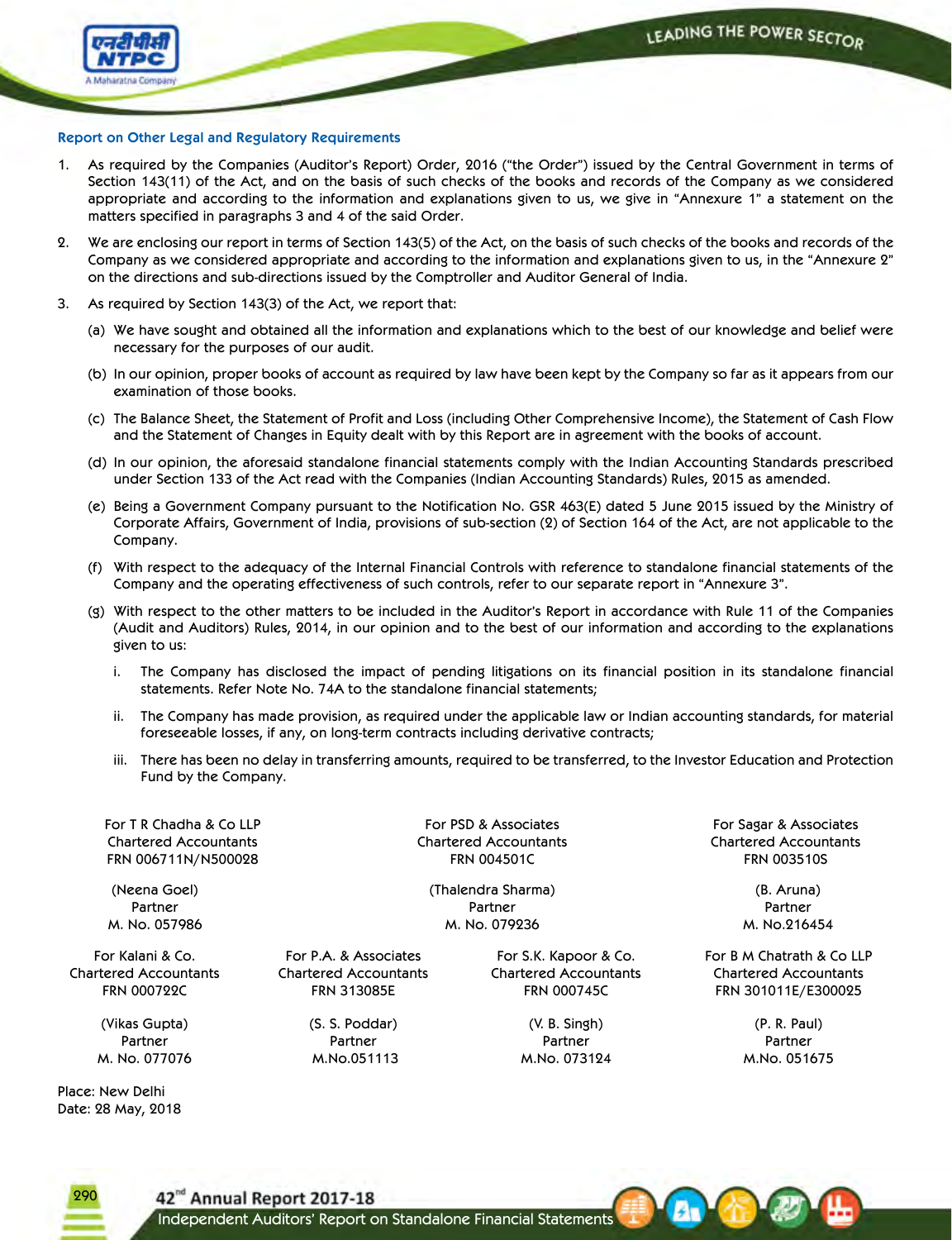

291

## **ANNEXURE 1 TO THE INDEPENDENT AUDITORS' REPORT**

Referred to in paragraph 1 under 'Report on Other Legal and Regulatory Requirements' section of our report of even date to the **members of NTPC LIMITED on the Standalone Financial Statements for the year ended 31 March 2018**

- (i) (a) The Company has generally maintained proper records showing full particulars including quantitative details and situation of fixed assets (Property, Plant & Equipment).
	- (b) The Company is having a regular programme of physical verification of all fixed assets (Property, Plant & Equipment) over a period of two years, which, in our opinion, is reasonable having regard to the size of the Company and the nature of its assets. No material discrepancies were noticed on such verification.
	- (c) The title deeds of all the immovable properties are held in the name of the Company except as follows:

| <b>Description of Asset</b>      | No. of<br>cases | Area in<br>acres | Gross block as on<br>31.03.2018 (₹ Crore) | Net block as on<br>31.03.2018 (₹ Crore) | <b>Remarks</b><br>$($ If Any $)$             |
|----------------------------------|-----------------|------------------|-------------------------------------------|-----------------------------------------|----------------------------------------------|
| Land                             |                 |                  |                                           |                                         | The Company is taking                        |
| - Freehold                       | 948             | 10.126           | 1,900.82                                  | 1,900.79                                | appropriate steps for<br>completion of legal |
| - Leasehold                      | 648             | 10,824           | 1,804.49                                  | 1,625.75                                | formalities                                  |
| <b>Building &amp; Structures</b> | o               | $\blacksquare$   | 4.97                                      | 3.52                                    |                                              |

- (ii) The inventory has been physically verified by the management at reasonable intervals. No material discrepancies were noticed on such physical verification.
- (iii) The Company has not granted any loans, secured or unsecured to any companies, firms, limited liability partnership or other parties covered in the register maintained under Section 189 of the Act.

In view of the above, clause 3 (iii)(a), 3 (iii)(b) and 3 (iii)(c) of the Order are not applicable.

- (iv) The Company has complied with the provisions of Section 185 and 186 of the Act, as applicable, in respect of loans advanced to subsidiary companies & joint venture companies and investments made in the subsidiary and joint venture companies. The Company has not given any guarantee or provided any security to any party covered under Section 185 and 186 of the Act.
- (v) The Company has not accepted deposits from the public. As such, the directives issued by the Reserve Bank of India, the provisions of Sections 73 to 76 or any other relevant provisions of the Act and the rules framed there under are not applicable to the Company. The Company has obtained deposits from the dependent of employees who die or suffer permanent total disability for which the Company has applied to the Ministry of Corporate Affairs, Government of India for continuation of the exemption earlier obtained in respect of applicability of Section 58A of the Companies Act, 1956, which is still awaited (refer Note No. 30 d) of the standalone financial statements). No order has been passed with respect to Section 73 to 76, by the Company Law Board or National Company Law Tribunal or Reserve Bank of India or any Court or any other Tribunal.
- (vi) We have broadly reviewed the accounts and records maintained by the Company pursuant to the Rules made by the Central Government for the maintenance of cost records under sub-section (1) of Section 148 of the Act read with Companies (Cost Records & Audit) Rules, 2014 and we are of the opinion that prima facie the prescribed accounts and records have been made and maintained. We have not, however, made detailed examination of the records with a view to determine whether they are accurate and complete.
- (vii) (a) Undisputed statutory dues including provident fund, income tax, sales-tax, wealth tax, service tax, duty of customs, duty of excise, value added tax, cess and other statutory dues (as applicable) have generally been regularly deposited with the appropriate authorities and there are no undisputed statutory dues outstanding as on 31 March 2018 for a period of more than six months from the date they became payable. We have been informed that employees' state insurance is not applicable to the Company.
	- (b) According to information and explanations given to us, the gross disputed statutory dues of income tax or sales tax or service tax or duty of customs or duty of excise or value added tax amounts to `**10,521.96 crore** in aggregate as on 31 March 2018, out of which ` **3,053.64 crore** has been deposited under protest/adjusted by tax authorities and the

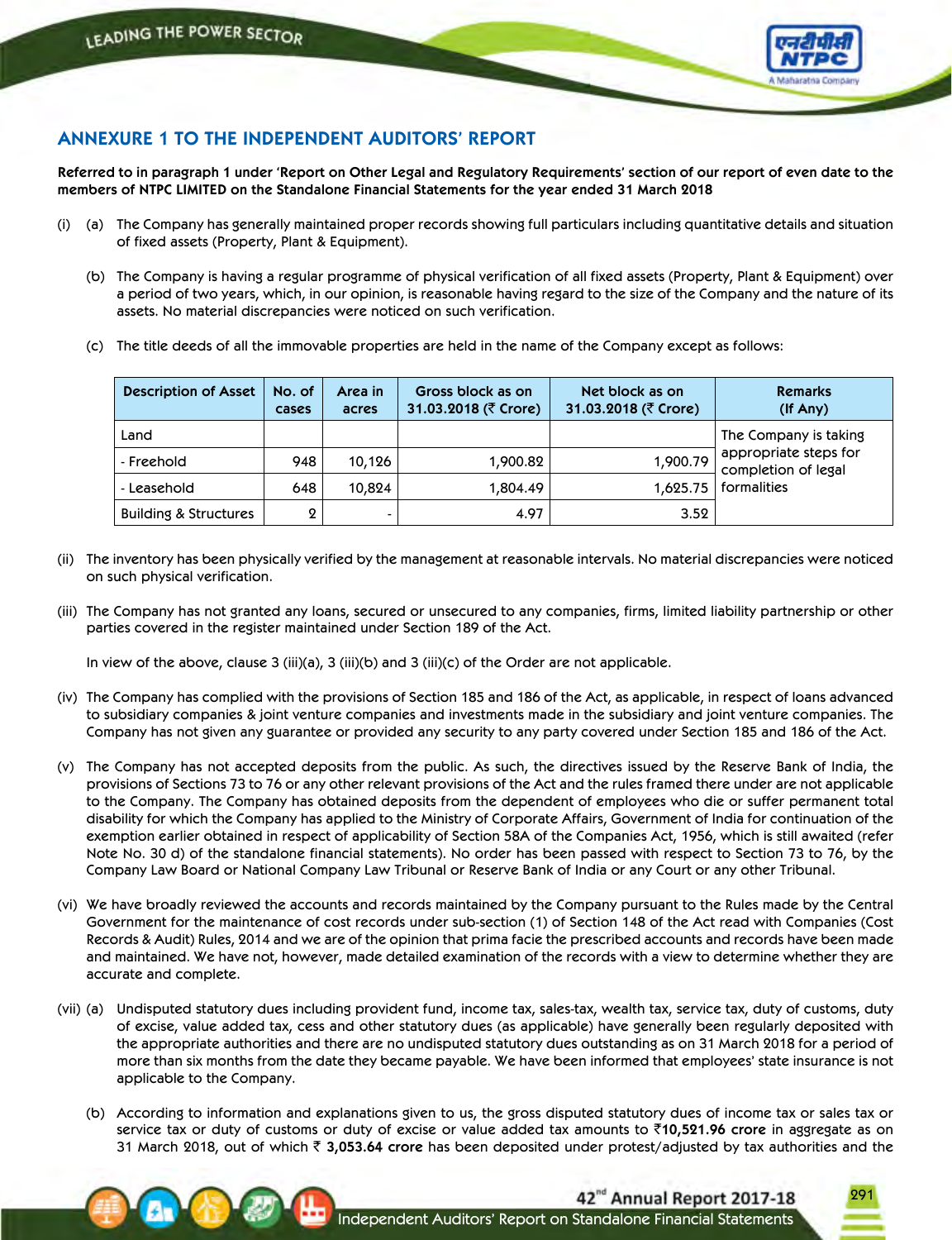

balance of ` **7,468.32 crore** of dues have not been deposited on account of matters pending before appropriate authorities as detailed below:

| SI.<br>No. | <b>Name of Statute</b>                         | Nature of<br>the disputed<br>statutory dues | Period to which<br>the amount<br>relates (FY)                                                               | Forum where the<br>dispute is pending                   | <b>Gross</b><br>disputed<br>amount<br>(₹ crore) | Amount<br>deposited<br>under protest/<br>adjusted by<br><b>Tax Authorities</b><br>$(5 \text{ core})$ | Amount<br>not<br>deposited<br>(₹ crore) |
|------------|------------------------------------------------|---------------------------------------------|-------------------------------------------------------------------------------------------------------------|---------------------------------------------------------|-------------------------------------------------|------------------------------------------------------------------------------------------------------|-----------------------------------------|
| 1<br>1961  | Income Tax Act,                                | Income Tax/<br>Penalty/TDS                  | 1978-79                                                                                                     | Supreme Court                                           | 0.45                                            | 0.45                                                                                                 |                                         |
|            |                                                |                                             | 2001-02,<br>2003-04 to<br>2011-12                                                                           | Income Tax<br>Appellate<br>Tribunal*                    | 8,766.95                                        | 1,661.87                                                                                             | 7,105.08                                |
|            |                                                |                                             | 2009-10 to<br>2014-15                                                                                       | Commissioner<br>of Income Tax<br>(Appeals)              | 1,685.01                                        | 1,379.35                                                                                             | 305.66                                  |
|            |                                                |                                             | 2013-14 to<br>2014-15                                                                                       | Asst.<br>Commissioner of<br>Income Tax                  | 0.32                                            | 0.12                                                                                                 | 0.20                                    |
|            |                                                |                                             | 2006-07,<br>2009-10, 2017-18                                                                                | ITO (TDS)/AO                                            | 0.81                                            | 0.78                                                                                                 | 0.03                                    |
| $\pmb{2}$  | Income Tax<br>Ordinance of<br>Bangladesh, 1984 | Income Tax                                  | 2012-13 to<br>2013-14                                                                                       | Commissioner of<br>Taxes (Appeal),<br>Dhaka, Bangladesh | 2.63                                            | 0.26                                                                                                 | 2.37                                    |
| 3          | <b>Central Sales Tax</b>                       | <b>Central Sales</b><br>Tax/VAT             | 1997-98, 2000-01                                                                                            | High Court                                              | 2.31                                            |                                                                                                      | 2.31                                    |
|            | and VAT Acts of<br>various States              |                                             | 1985-86,<br>2000-01 to<br>2010-11, 2014-15                                                                  | Appellate<br>Tribunal/ Board of<br>Revenue              | 29.11                                           | 6.77                                                                                                 | 22.34                                   |
|            |                                                |                                             | 2005-06 to<br>2008-09                                                                                       | Commissioner of<br>Sales Tax **                         | 2.37                                            | 1.17                                                                                                 | 1.20                                    |
|            |                                                |                                             | 1988-89 to<br>1997-98,<br>2000-01,<br>2002-03,<br>2004-05,<br>2006-07,<br>2011-12,<br>2014-15 to<br>2015-16 | Additional<br>Commissioner of<br>Sales Tax ***          | 6.53                                            | 1.58                                                                                                 | 4.95                                    |
|            |                                                |                                             | 2008-09                                                                                                     | Deputy<br>Commissioner<br>of Sales Tax<br>(Appeals)     | 0.05                                            |                                                                                                      | 0.05                                    |
|            |                                                |                                             | 2001-02 to<br>2006-07                                                                                       | <b>Deputy</b><br>Commissioner of<br><b>Sales Tax</b>    | 11.69                                           | 0.01                                                                                                 | 11.68                                   |
|            |                                                |                                             | 2000-01,<br>2005-06,<br>2009-10 to<br>2011-12,<br>2014-15                                                   | Joint<br>Commissioner of<br>Sales Tax****               | 2.37                                            | 0.42                                                                                                 | 1.95                                    |
|            |                                                |                                             | 2015-16                                                                                                     | Appeal yet to be<br>filed (Time limit<br>not lapsed)    | 0.67                                            |                                                                                                      | 0.67                                    |

292

42<sup>nd</sup> Annual Report 2017-18<br>Independent Auditors' Report on Standalone Financial Statements

**A**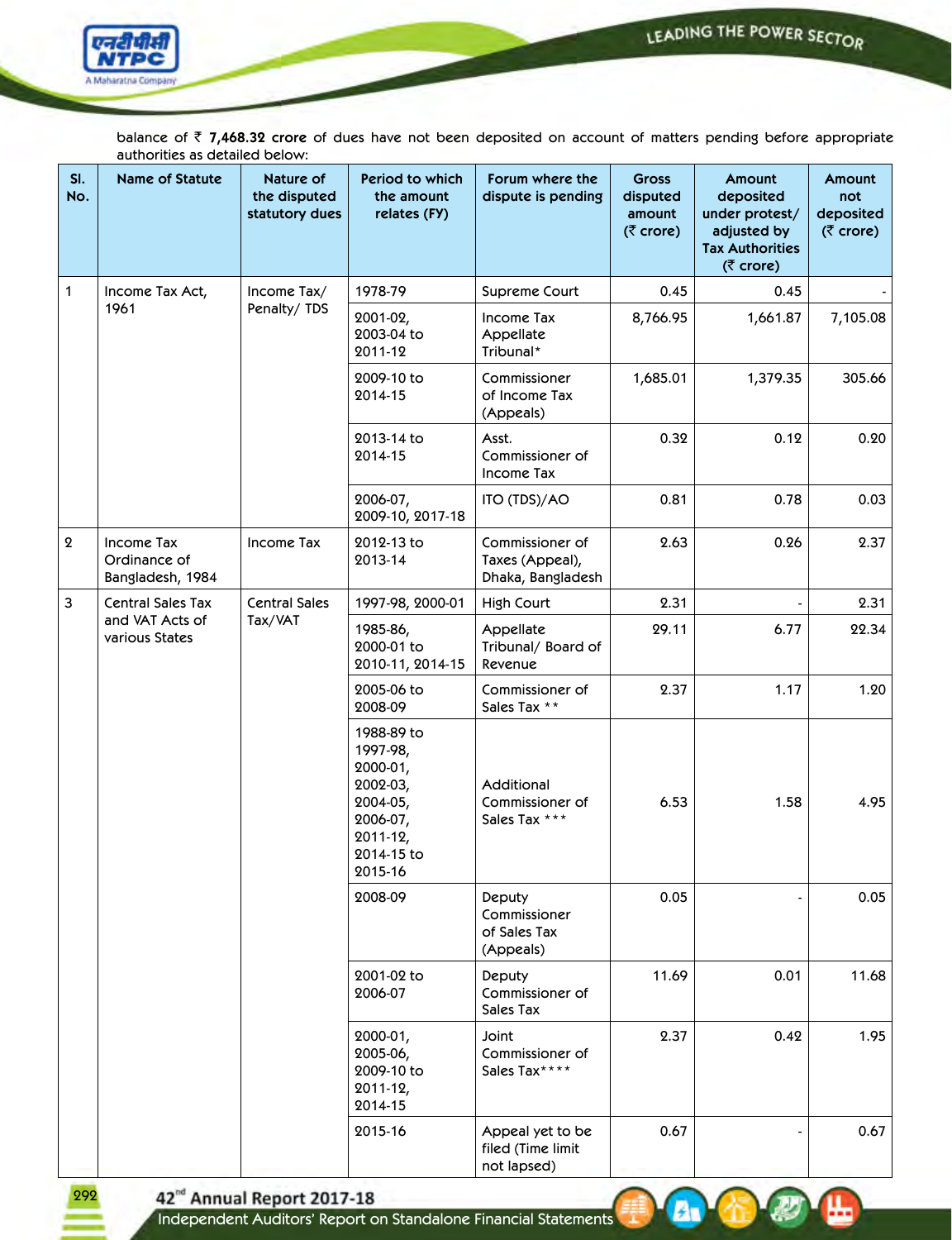

293

| SI.<br>No.   | <b>Name of Statute</b> | Nature of<br>the disputed<br>statutory dues | Period to which<br>the amount<br>relates (FY) | Forum where the<br>dispute is pending                | <b>Gross</b><br>disputed<br>amount<br>(₹ crore) | Amount<br>deposited<br>under protest/<br>adjusted by<br><b>Tax Authorities</b><br>$(5$ crore) | Amount<br>not<br>deposited<br>$(5$ crore) |
|--------------|------------------------|---------------------------------------------|-----------------------------------------------|------------------------------------------------------|-------------------------------------------------|-----------------------------------------------------------------------------------------------|-------------------------------------------|
| 4<br>1944    | Central Excise Act,    | Duty of Excise                              | 2009-10                                       | CESTAT*****                                          | 0.30                                            | 0.05                                                                                          | 0.25                                      |
|              |                        |                                             | 2011-12 to<br>2015-16                         | Commissioner<br>(Appeals)                            | 0.74                                            | 0.04                                                                                          | 0.70                                      |
| 5            | Finance Act, 1994      | <b>Service Tax</b>                          | 2009-10 to<br>2012-13                         | <b>High Court</b>                                    | 0.18                                            | $\blacksquare$                                                                                | 0.18                                      |
|              |                        |                                             | 2009-10 to<br>2015-16                         | <b>CESTAT</b>                                        | 2.01                                            | 0.31                                                                                          | 1.70                                      |
|              |                        |                                             | 2009-10 to<br>2014-15                         | Commissioner<br>(Appeals)                            | 1.59                                            | 0.44                                                                                          | 1.15                                      |
|              |                        |                                             | 2012-13 to<br>2014-15                         | Assistant<br>Commissioner of<br><b>CEST</b>          | 0.33                                            |                                                                                               | 0.33                                      |
|              |                        |                                             | 2013-14 to<br>2015-16                         | Appeal yet to be<br>filed (Time limit<br>not lapsed) | 0.75                                            |                                                                                               | 0.75                                      |
| 6            | Customs Act, 1962      | Duty of<br>Customs                          | 1999-2000,<br>2010-11                         | <b>CESTAT</b>                                        | 4.50                                            | $\blacksquare$                                                                                | 4.50                                      |
|              |                        |                                             | 2005-06 to<br>2015-16                         | Commissioner of<br>Customs (Appeals)                 | 0.29                                            | 0.02                                                                                          | 0.27                                      |
| <b>Total</b> |                        |                                             |                                               | 10,521.96                                            | 3,053.64                                        | 7,468.32                                                                                      |                                           |

- Includes disputed amount of  $\bar{\tau}$  5,427.00 crore in respect of certain matters, where the first appellate authority has decided in favour of the company, although the Assessing Officer has disputed the same with appropriate Appellate Authority.
- \*\* Includes  $\bar{\zeta}$  2.08 crore and  $\bar{\zeta}$  0.29 crore towards the demand for VAT raised by Sales Tax Officer, which has been stayed by the Hon'ble High Court and Commissioner of Sales Tax respectively.
- Includes  $\bar{\tau}$  5.01 crore towards the demand for VAT and CST raised by Sales Tax Authority, which has been stayed by Commissioner/Additional Commissioner of Sales Tax.
- \*\*\*\* Includes ₹1.02 crore towards the demand for CST raised by Sales Tax Officer, which has been stayed by the Hon'ble High Court.
- \*\*\*\*\* Includes ₹0.30 crore towards the demand for service tax raised by Commissioner, Central Excise Customs and Service Tax which has been stayed by CESTAT.
- (viii) In our opinion and according to the information and explanations given to us, the Company has not defaulted in repayment of loans or borrowings to financial institutions, banks or dues to debenture holders. The company has not taken any loan from the Government.
- (ix) The Company has not raised any money by way of initial public offer or further public offer (including debt instruments). According to the information and explanations given to us, the money raised by the Company by way of term loans have been applied for the purposes for which they were obtained.
- (x) According to the information and explanations given to us and as represented by the Management and based on our examination of the books and records of the Company and in accordance with generally accepted auditing practices in India, no case of frauds by the Company or any fraud on the Company by its officers or employees has been noticed or reported during the year.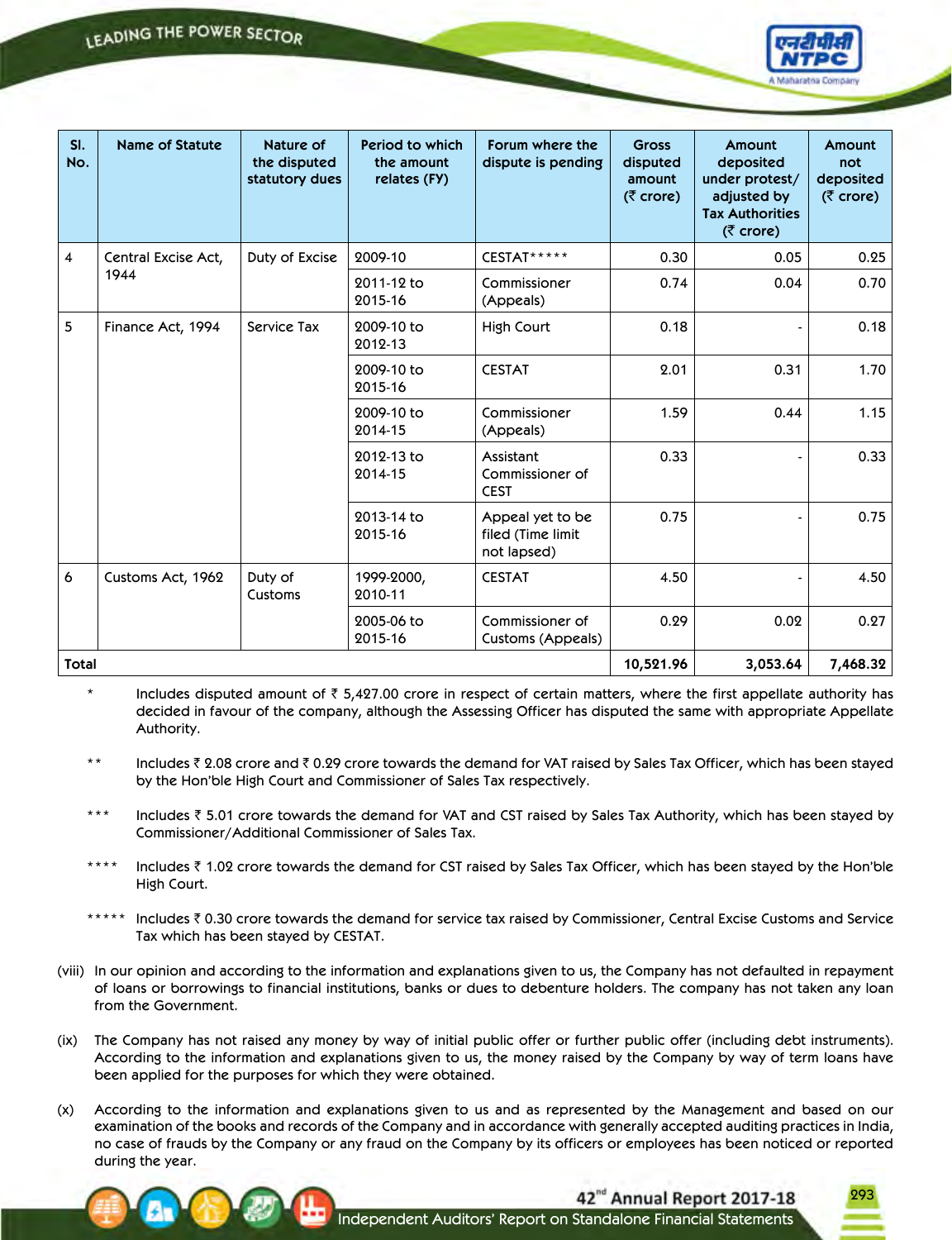

- (xi) As per Notification No. GSR 463(E) dated 5 June 2015 issued by the Ministry of Corporate Affairs, Government of India, Section 197 of the Act is not applicable to the Government Companies. Accordingly, provisions of clause 3 (xi) of the Order are not applicable to the Company.
- (xii) The provisions of clause 3 (xii) of the Order, for Nidhi Company, are not applicable to the Company.

For P.A. & Associates Chartered Accountants FRN 313085E

> (S. S. Poddar) Partner M.No.051113

- (xiii) The Company has complied with the provisions of Section 177 and 188 of the Act w.r.t. transactions with the related parties, wherever applicable. Details of the transactions with the related parties have been disclosed in the standalone financial statements as required by the applicable Indian accounting standards.
- (xiv) The Company has not made any preferential allotment or private placement of shares or fully or partly convertible debentures during the year under review. Accordingly, provisions of clause 3 (xiv) of the Order are not applicable to the Company.
- (xv) The Company has not entered into any non-cash transactions with the directors or persons connected with them as covered under Section 192 of the Act.
- (xvi) According to information and explanation given to us, the Company is not required to be registered u/s 45-IA of Reserve Bank of India Act, 1934. Accordingly, provision of clause 3(xvi) of the Order is not applicable to the Company.

For T R Chadha & Co LLP Chartered Accountants FRN 006711N/N500028

(Neena Goel) **Partner** M. No. 057986

For Kalani & Co. Chartered Accountants FRN 000722C

> (Vikas Gupta) Partner M. No. 077076

Place: New Delhi Date: 28 May, 2018

294

For PSD & Associates Chartered Accountants FRN 004501C

(Thalendra Sharma) Partner M. No. 079236

> For S.K. Kapoor & Co. Chartered Accountants FRN 000745C

> > (V. B. Singh) Partner M.No. 073124

For Sagar & Associates Chartered Accountants FRN 003510S

> (B. Aruna) Partner M. No.216454

For B M Chatrath & Co LLP Chartered Accountants FRN 301011E/E300025

> (P. R. Paul) Partner M.No. 051675

42<sup>nd</sup> Annual Report 2017-18

Independent Auditors' Report on Standalone Financial Statements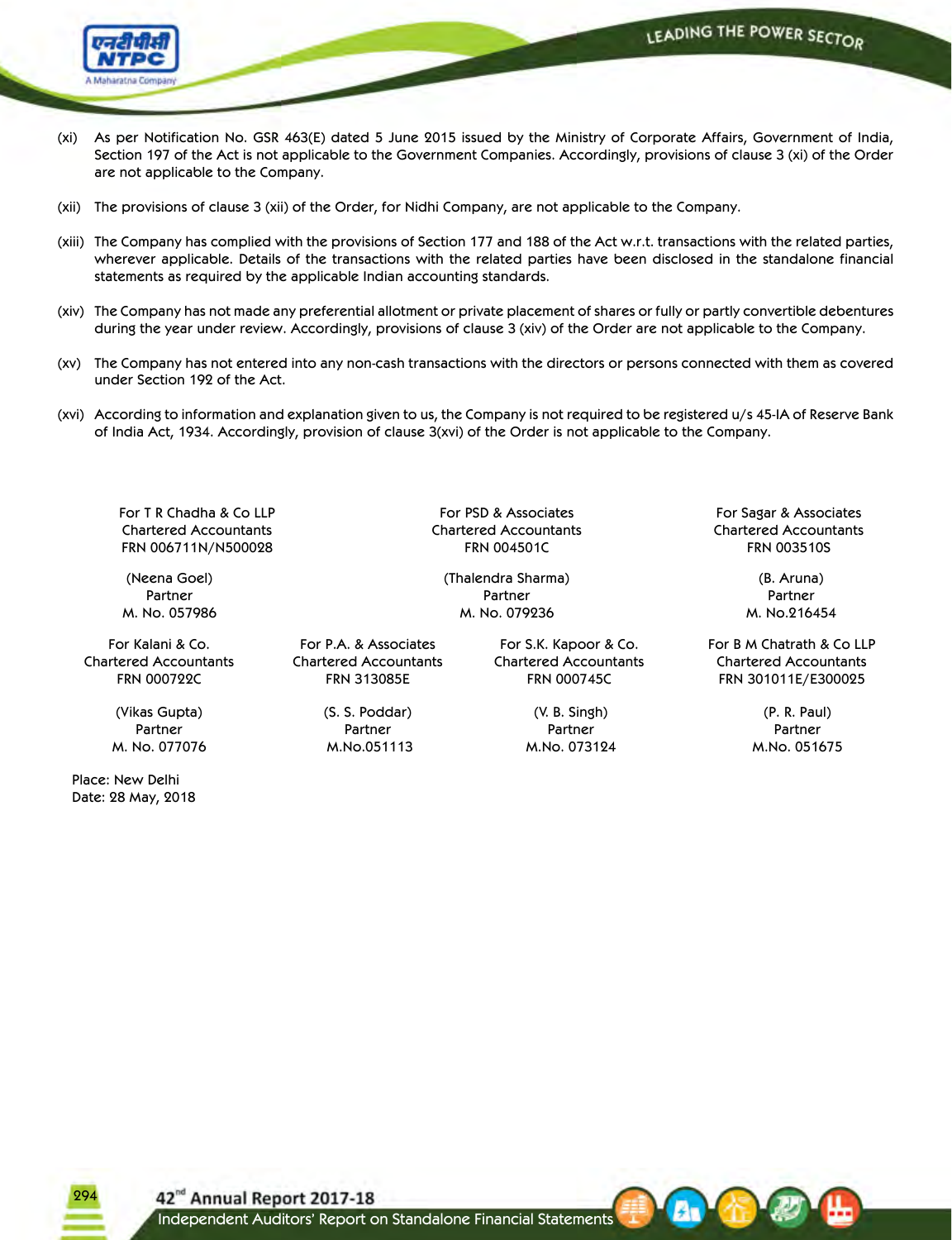

## **ANNEXURE 2 TO THE INDEPENDENT AUDITORS' REPORT**

Referred to in paragraph 2 under 'Report on Other Legal and Regulatory Requirements' section of our report of even date to the **members of NTPC LIMITED on the Standalone Financial Statements for the year ended 31 March 2018**

| SI. No. | Directions u/s 143(5) of the Companies Act, 2013                                                                                                                                                                       | Auditor's reply on action taken on the directions                                                                                                                                                                                                                                                                                                                                              | Impact on<br>financial<br>statement |
|---------|------------------------------------------------------------------------------------------------------------------------------------------------------------------------------------------------------------------------|------------------------------------------------------------------------------------------------------------------------------------------------------------------------------------------------------------------------------------------------------------------------------------------------------------------------------------------------------------------------------------------------|-------------------------------------|
|         | Whether the Company has clear title/lease deeds<br>for freehold and leasehold land respectively? If not,<br>please state the area of the freehold and leasehold<br>land for which title/lease deeds are not available. | The Company is having clear title/lease deeds for<br>entire freehold and leasehold land except 10,126<br>acres of freehold land valuing ₹1,900.82 crore and<br>10,824 acres of leasehold land valuing ₹ 1,804.49<br>crore. According to information and explanations<br>given to us, reasonable steps are being taken by<br>the Company for getting the titles of these land in<br>its favour. | Nil                                 |
| 9       | Whether there are any cases of waiver/write off of<br>debts/loans/interest etc., if yes, the reasons thereof<br>and the amount involved.                                                                               | According to information and explanations given<br>to us, there are no cases of waiver/write off of<br>debts/loans/interest etc.                                                                                                                                                                                                                                                               | Nil                                 |
| 3       | Whether<br>records are maintained<br>for<br>proper<br>inventories lying with third parties & assets received<br>as gift from Govt. or other authorities?                                                               | Proper records are maintained for inventories<br>lying with third parties and also for assets received<br>as gift from Government or other authorities.                                                                                                                                                                                                                                        | Nil                                 |

For T R Chadha & Co LLP Chartered Accountants FRN 006711N/N500028

(Neena Goel) **Partner** M. No. 057986

For Kalani & Co. Chartered Accountants FRN 000722C

> (Vikas Gupta) Partner M. No. 077076

Place: New Delhi Date: 28 May, 2018

For P.A. & Associates Chartered Accountants

> (S. S. Poddar) **Partner** M.No.051113

FRN 313085E

For S.K. Kapoor & Co. Chartered Accountants FRN 000745C

(Thalendra Sharma) Partner M. No. 079236

For PSD & Associates Chartered Accountants FRN 004501C

> (V. B. Singh) **Partner** M.No. 073124

For Sagar & Associates Chartered Accountants FRN 003510S

> (B. Aruna) **Partner** M. No.216454

For B M Chatrath & Co LLP Chartered Accountants FRN 301011E/E300025

> (P. R. Paul) Partner M.No. 051675

Independent Auditors' Report on Standalone Financial Statements

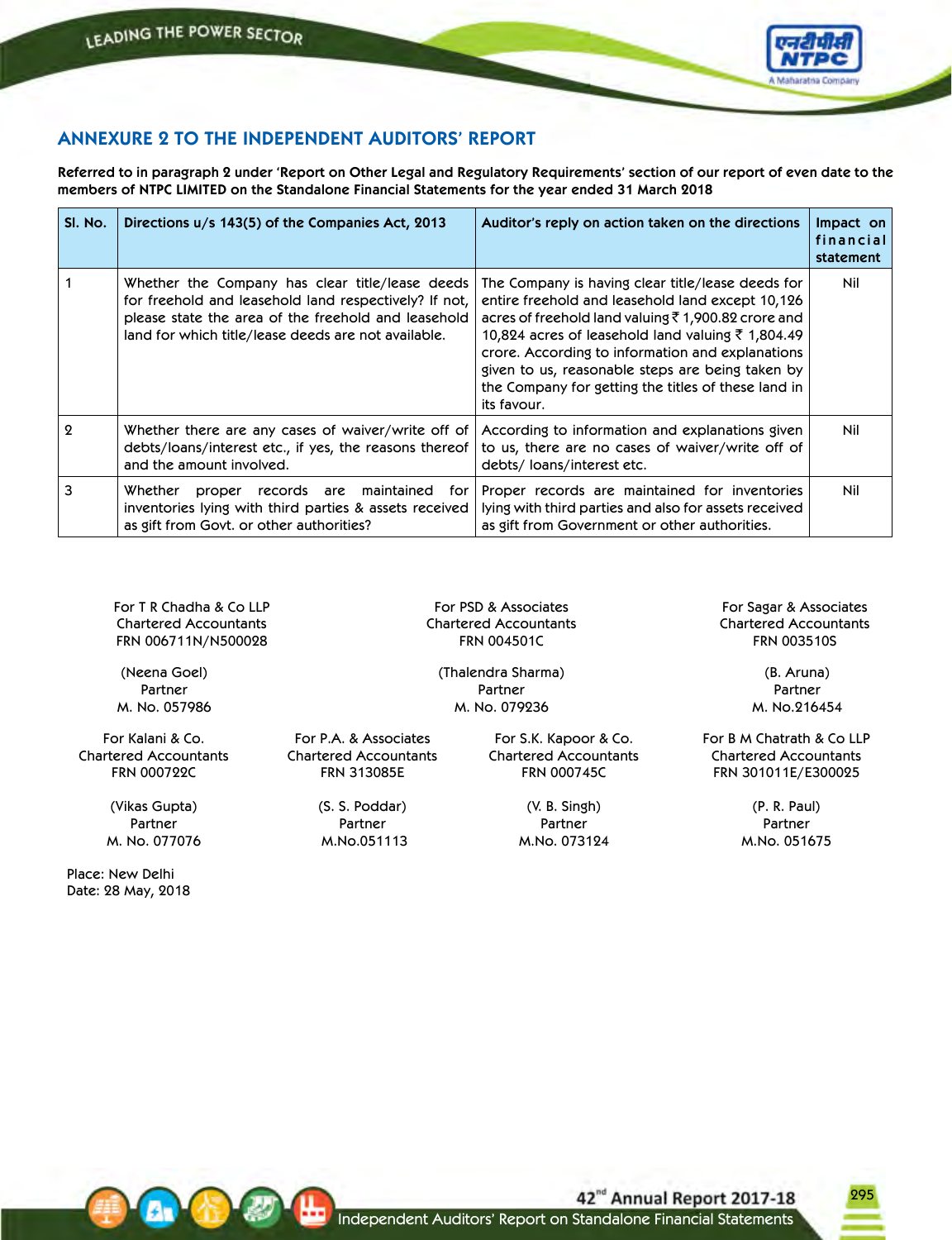

# **ANNEXURE 3 TO THE INDEPENDENT AUDITORS' REPORT**

Referred to in paragraph 3 (f) under 'Report on Other Legal and Regulatory Requirements' section of our report of even date to **the members of NTPC LIMITED on the Standalone Financial Statements for the year ended 31 March 2018.**

Report on the Internal Financial Controls with reference to standalone financial statements under Clause (i) of Sub-section 3 of **Section 143 of the Companies Act, 2013 ("the Act")**

We have audited the internal financial controls with reference to standalone financial statements of NTPC Limited ("the Company") as of 31 March 2018 in conjunction with our audit of the standalone financial statements of the Company for the year ended on that date.

### **Management's Responsibility for Internal Financial Controls**

The Company's management is responsible for establishing and maintaining internal financial controls with reference to standalone financial statements based on the internal controls over financial reporting criteria established by the Company considering the essential components of internal control stated in the Guidance Note on Audit of Internal Financial Controls over Financial Reporting issued by The Institute of Chartered Accountants of India (ICAI). These responsibilities include the design, implementation and maintenance of adequate internal financial controls that were operating effectively for ensuring the orderly and efficient conduct of its business, including adherence to Company's policies, the safeguarding of its assets, the prevention and detection of frauds and errors, the accuracy and completeness of the accounting records, and the timely preparation of reliable financial information, as required under the Act.

### **Auditors' Responsibility**

296

Our responsibility is to express an opinion on the Company's internal financial controls with reference to standalone financial statements based on our audit. We conducted our audit in accordance with the Guidance Note on Audit of Internal Financial Controls over Financial Reporting (the "Guidance Note") and the Standards on Auditing, issued by ICAI and deemed to be prescribed under section 143(10) of the Act, to the extent applicable to an audit of internal financial controls, both applicable to an audit of Internal Financial Controls and, both issued by ICAI. Those Standards and the Guidance Note require that we comply with ethical requirements and plan and perform the audit to obtain reasonable assurance about whether adequate internal financial controls with reference to standalone financial statements was established and maintained and if such controls operated effectively in all material respects.

Our audit involves performing procedures to obtain audit evidence about the adequacy of the internal financial control system with reference to standalone financial statements and their operating effectiveness. Our audit of internal financial control with reference to standalone financial statements included obtaining an understanding of internal financial control with reference to standalone financial statements, assessing the risk that a material weakness exists, and testing and evaluating the design and operating effectiveness of internal control based on the assessed risk. The procedures selected depend on the auditor's judgement, including the assessment of the risks of material misstatement of the standalone financial statements, whether due to fraud or error.

We believe that the audit evidence we have obtained is sufficient and appropriate to provide a basis for our audit opinion on the Company's internal financial controls system with reference to standalone financial statements.

### **Meaning of Internal Financial Controls with reference to Standalone Financial Statements**

A Company's internal financial control with reference to standalone financial statements is a process designed to provide reasonable assurance regarding the reliability of financial reporting and the preparation of standalone financial statements for external purposes in accordance with generally accepted accounting principles. A Company's internal financial control with reference to standalone financial statements includes those policies and procedures that (1) pertain to the maintenance of records that, in reasonable detail, accurately and fairly reflect the transactions and dispositions of the assets of the Company; (2) provide reasonable assurance that transactions are recorded as necessary to permit preparation of standalone financial statements in accordance with generally accepted accounting principles, and that receipts and expenditures of the Company are being made only in accordance with authorizations of management and directors of the Company; and (3) provide reasonable assurance regarding prevention or timely detection of unauthorized acquisition, use, or disposition of the Company's assets that could have a material effect on the standalone financial statements.